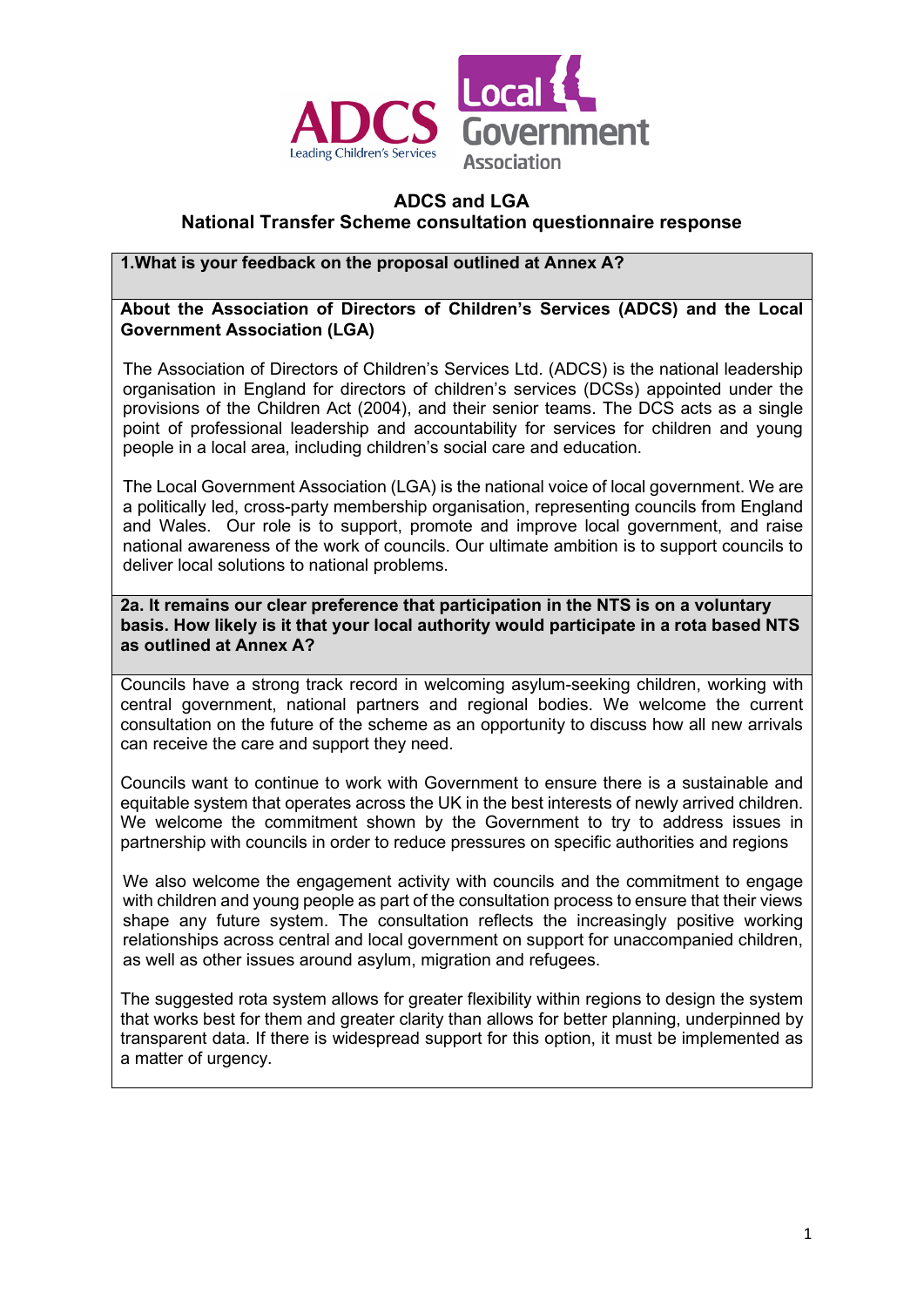#### **2b. If unlikely, please explain why not and what barriers to participation remain.**

Many councils have continued to raise concerns that the main barrier to participation is insufficient funding for the costs of supporting UASC and UASC care leavers. As detailed in our joint response to the 2017 funding review, many of the costs incurred are specific to this group.

Whilst numbers of arrivals across the UK dropped during the pandemic, there had been [sharp increases in the UASC caseload.](https://www.gov.uk/government/collections/statistics-looked-after-children) The number of UASC (under 18) rose from 2,060 in 2014 to 5,070 in 2019 – a rise of 146 per cent in 5 years. The number of 19-21-year olds being funded as UASC care leavers rose from 3,520 in 2017 to 5,970 in 2019 – a rise of 69.6 per cent in 2 years.

This has had a significant impact on budgets, even with increases in funding for both children and care leavers. Councils spent almost £176 million on supporting UASC in [2018/19](https://www.gov.uk/government/collections/local-authority-revenue-expenditure-and-financing) – a rise of 85 per cent on the £95 million spent in 2013/14.

Using data provided by dozens of responding local authorities, a [report](https://adcs.org.uk/assets/documentation/ADCS_UASC_Report_Final_FOR_PUBLICATION.pdf) from ADCS indicated that the grant funding provided by the Home Office covers on average 50 per cent of the costs of caring for a UASC. A subsequent [report](https://www.emcouncils.gov.uk/write/Analysis_of_Local_Authority_costs_and_pressurees_incurred_in_support_of_Unaccompanied_Asylum_Seeking_Child_Care_Leavers_in_the_East_Midlands.pdf) by East Midlands Councils identified that the average cost to a council in the region of supporting a former UASC is £16,602 per care leaver per year, compared to the then £10,485 received in Government funding.

Since these reports were published, the Government has provided a welcome funding [increase](http://www.gov.uk/government/publications/unaccompanied-asylum-seeking-children-uasc-grant-instructions) for lone children and care leavers. which has helped to reduce the funding gap between what councils pay to support children and care leavers and what they receive from the Government. whilst we welcomed the recognition of the costs incurred by local authorities which led to the increase in funding, the current rate of funding remains inadequate and requires an uplift.

This should be seen in the context of the pressures caused by rising demand and [pressures within the care system as a whole.](https://www.local.gov.uk/number-children-care-reaches-10-year-high) Councils do not have the resources to divert spend from support for other vulnerable children in their care to cover any shortfall in the costs.

Councils will want to use the consultation on the NTS to stress the need for some funding anomalies in the current system to be addressed. This would support transfers from Kent in the short term, and the revised transfer scheme in the long run.

- Councils receive a higher rate if they are over the 0.07 per cent threshold: £143 per child per night rather than £114**.** Whilst this is a welcome recognition of the cost pressures facing those supporting large numbers of children, all councils who receive UASC on transfer from councils with larger numbers should receive the same rate.
- Unaccompanied children are highly likely to become care leavers, as opposed to being reunified with family or achieve permanence through another means. Councils receive funding to support UASC care leavers up to age 21, and then up to 25 if they remain in education or training. Care leavers also get access to a personal adviser until they are aged 25. Councils should receive funding to meet all their ongoing statutory responsibilities.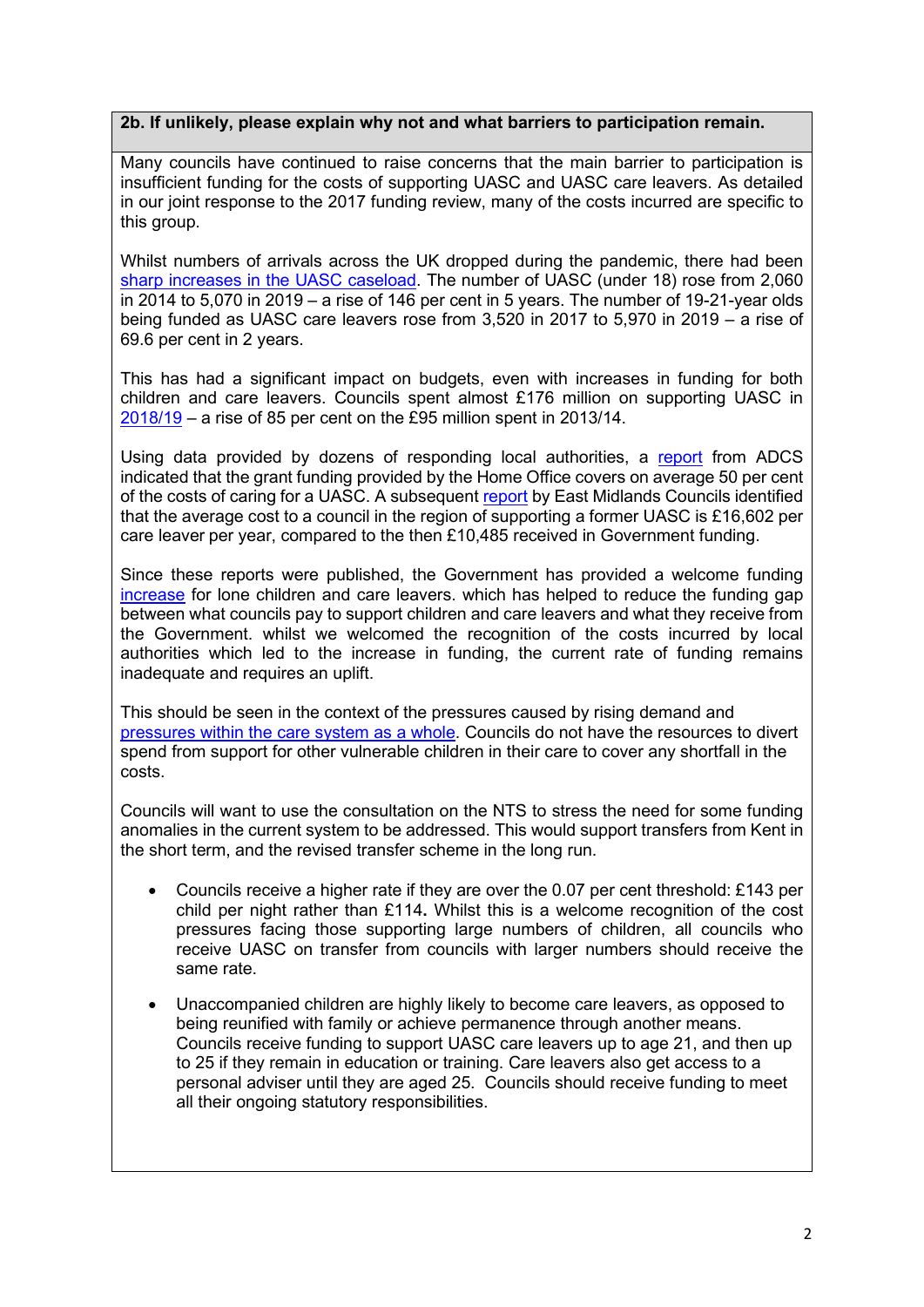The Home Office has stressed that grant funding has never been provided on a full-cost recovery basis. Given the barriers to participation however, government needs to go further, and fully fund the cost of supporting UASC and former UASC leaving care. We are calling for any remaining funding gaps to be addressed in the upcoming Spending Review.

When the NTS was established, it was assumed it would require regular review, including of funding levels and testing its effectiveness. This must be a key and visible component of any revised system. We recognise we need a shared understanding of the funding gap for both asylum seekers and care leavers This must build on the UASC funding and care leavers reviews. This needs to involve a sharing of cost assumptions behind recent increases in funding and an analysis of any increase in participation these led to.

Councils also will wish to minimise potential cohesion issues around real or perceived impacts on access to support and services that could be felt within communities if supporting unaccompanied children means diverting funding from children already being supported in local communities, or other local services.

It is also important that councils and their local partners are adequately resourced to provide UASC with access to the services that are specific to their needs: therapeutic services, places to learn English, legal advice, community-based support and translation services. We need a conversation across Whitehall and with other partners on understanding levels of need, ensuring access and funding for these and on meeting the true cost of councils' role in supporting this group*.* 

Many local authorities have reported issues with building the capacity needed to make the NTS work, as the grant funding levels does not allow for the building of local capacity. If this is not to be part of grant funding, funding sources for building foster care, supporting victims of trafficking appropriate housing and social worker capacity and expertise, are crucial.

In addition to supporting unaccompanied children seeking asylum in the UK, councils support children in destitute families at the end of the asylum process. There should be greater alignment of, and sustainable funding for, all the ways in which councils support children arriving in the UK, including those with [no recourse to public funds.](https://www.nrpfnetwork.org.uk/-/media/microsites/nrpf/documents/nrpf-connect/data-report-201920.pdf?la=en&hash=A9FAB301F6FA51DC7F6F42F79236150C8DC568DA)

Whatever the new process for lone children being resettled from Europe, councils' responsibilities for providing support for new families on low income or when any new arrangements break down will also need full funding.

Councils also directly support children within families through resettlement programmes. Resettlement programmes have highlighted the willingness of local authorities to play their part on a voluntary basis when programmes are developed and delivered jointly with councils, are adequately financed, are based on transparent and real time data; and have a clear, long term approach.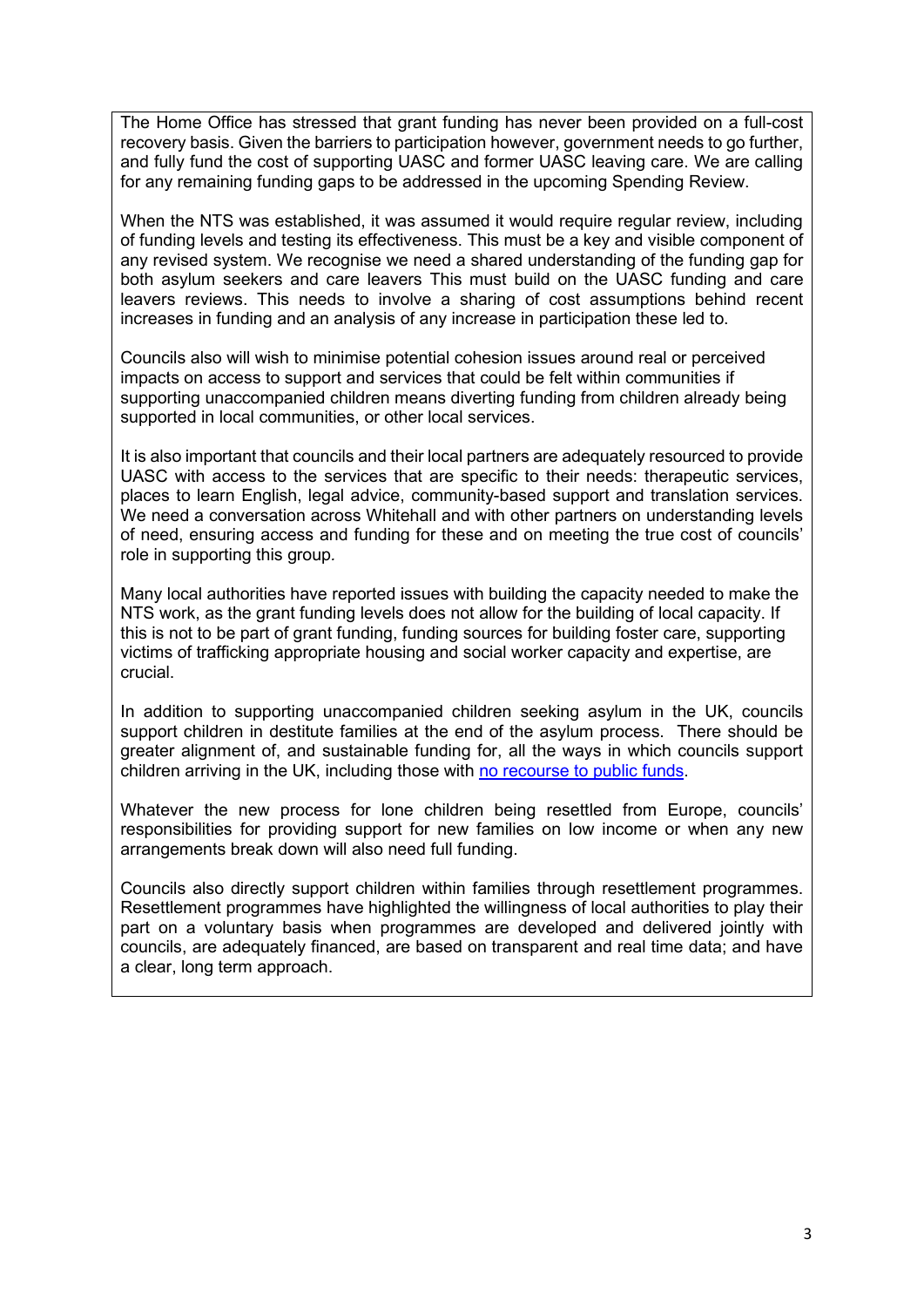**3. Should efforts to increase participation on a voluntary basis fail, it may be necessary to exercise the provisions of the Immigration Act 2016 to mandate transfers under the NTS. This could operate either as a permanent replacement to the voluntary NTS as the primary mechanism for transfers or deployed only when required by exceptional circumstances. While a mandatory scheme is not our preference, we would be grateful for your views on a potential mandatory approach to transfers if participation in the voluntary scheme does not achieve a more equal distribution of UASC?**

Our view is that for most programmes that councils are involved in 'local is best'. We recognise the need for solutions to current and ongoing challenges within the National Transfer Scheme. It has been our view that a social work led, regionally operated, rotabased scheme, jointly owned across local and central government, is the best route to achieve both a more equal distribution of UASC and to meet the best interests of children in or leaving care. It is the most effective way to recognise both the diversity of local areas and of children and young peoples' needs. Rota systems in London and the East of England demonstrate its effectiveness where there is collective commitment to make it work in place, and this sector led response has been the basis for the consultation proposals.

We are keenly aware of the need to bring about both urgent and sustainable solutions. We are also aware as membership organisations that there is a growing strength of feeling supporting a mandated response in England, particularly given the current crisis, and our position will need to reflect the responses to the consultation. An alternative for councils to a voluntary system, particularly those with large numbers, might be to secure involvement from across the system via mandation.

Given the acute concerns around the funding pressures as outlined above, some councils increasingly believe that mandation may be the only route to get full cost recovery. This is based on reasoning that it would trigger a new burdens assessment that would identify and then fully meet the costs incurred to councils of their support for both unaccompanied children and care leavers.

However, there are a complex range of considerations which would have to be worked through before a mandated approach could be seen as an alternative to a voluntary system:

- Further clarification of what mandation means operationally: whether it entails directing individual authorities to take some children, a whole system or 'hybrid' approach with some flexibility within regions; and whether it is a response to the current (or future) crisis or a long-term approach.
- A timeline for implementation
- How the sector would be involved in both design and delivery in order to ensure any mandated system works for children and for councils.
- How this could work across the UK given councils in devolved administrations take different views
- Mandation in the dispersal system for adults and families would also have to be introduced in recognition of the parallel unsustainable and underfunded pressures also placed on other councils and regions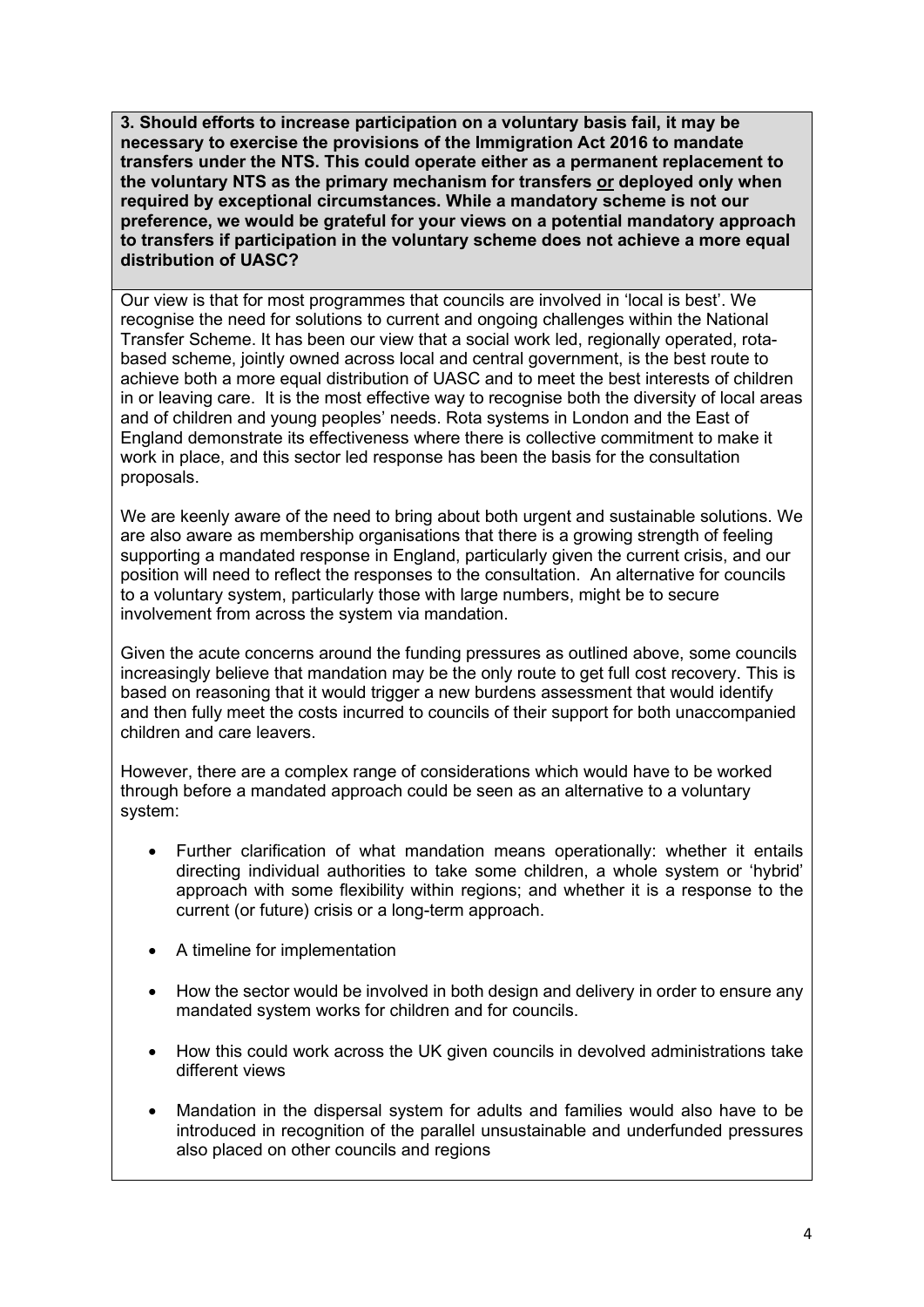- A more formal working through of the risks to councils in terms of reducing control on one of their largest areas of spend, potential increase community tensions, and a 'top down' system that reduces local flexibility and leadership
- Ensuring that areas that had previously taken no or low numbers of children could be quickly enabled to provide that support, building a flexible system that minimises the risks of children going missing if they are placed in area they expressed a wish not to be moved to
- Working through why mandation would be a better fundamental shift in the way children are supported rather than other fundamental changes such as changes to statutory roles and responsibilities or using other countries' less community-based models.

There is not universal support for mandation as a solution currently. If changes suggested by the consultation are not introduced quickly and effectively after the deadline however, it may increasingly be seen as the only remaining next step.

It also must be noted that councils' response to this question will be affected by the context in which the consultation is taking place. Transfers between regions ceased in 2018, with pressures on certain councils and regions remaining. There only recently been ad hoc arrangements in place in response to the Kent crisis. These are not new challenges; the pressures faced by Kent included legacy of the 2015 crisis.

There have been ongoing and unresolved issues with the National Transfer Scheme (NTS) including funding, increasing numbers of care leavers, transfer delays with children not willing to move or going missing and on ensuring access to wider services. This has led to decreasing good will. Whilst the consultation launch was understandably delayed due to the pandemic, it has been in train for a while. This also reflects the long timelines for the UASC and leaving care reviews, work on age assessment and the protocol underpinning the process. The consultation on the NTS is effectively occurring after it had reached 'breaking point'.

Councils' capacity to invest time and resources into thinking about and then making a rota work are impacted by well recognised ongoing resource constraints, the ongoing response to the pandemic and workforce pressures. Whilst we welcome the engagement with councils, it also comes at a time of specific pressures in children's services with return to school. It is also landing a time of well recognised and growing pressures in the asylum dispersal system for adults and families, which continue to impact on capacity - and willingness - to participate.

It may appear to councils that local government is the part of the system being asked again to make the transfer system work and bear the risks, without fundamental barriers around funding being addressed.

Councils are a crucial part of the NTS but they are just one partner in a national system. There is learning from the response to the crisis in Kent that sufficient and dedicated resource across government and prompt, ambitious and innovative responses to barriers can deliver an increase in placements. Whatever the outcome of the consultation, councils need assurance that this active commitment to making the NTS work from government will be sustained. This must include a commitment to regular transparent review, with a willingness to identify and act on joint issues and solutions identified. This must be at a strategic and operational level and must be across Departments.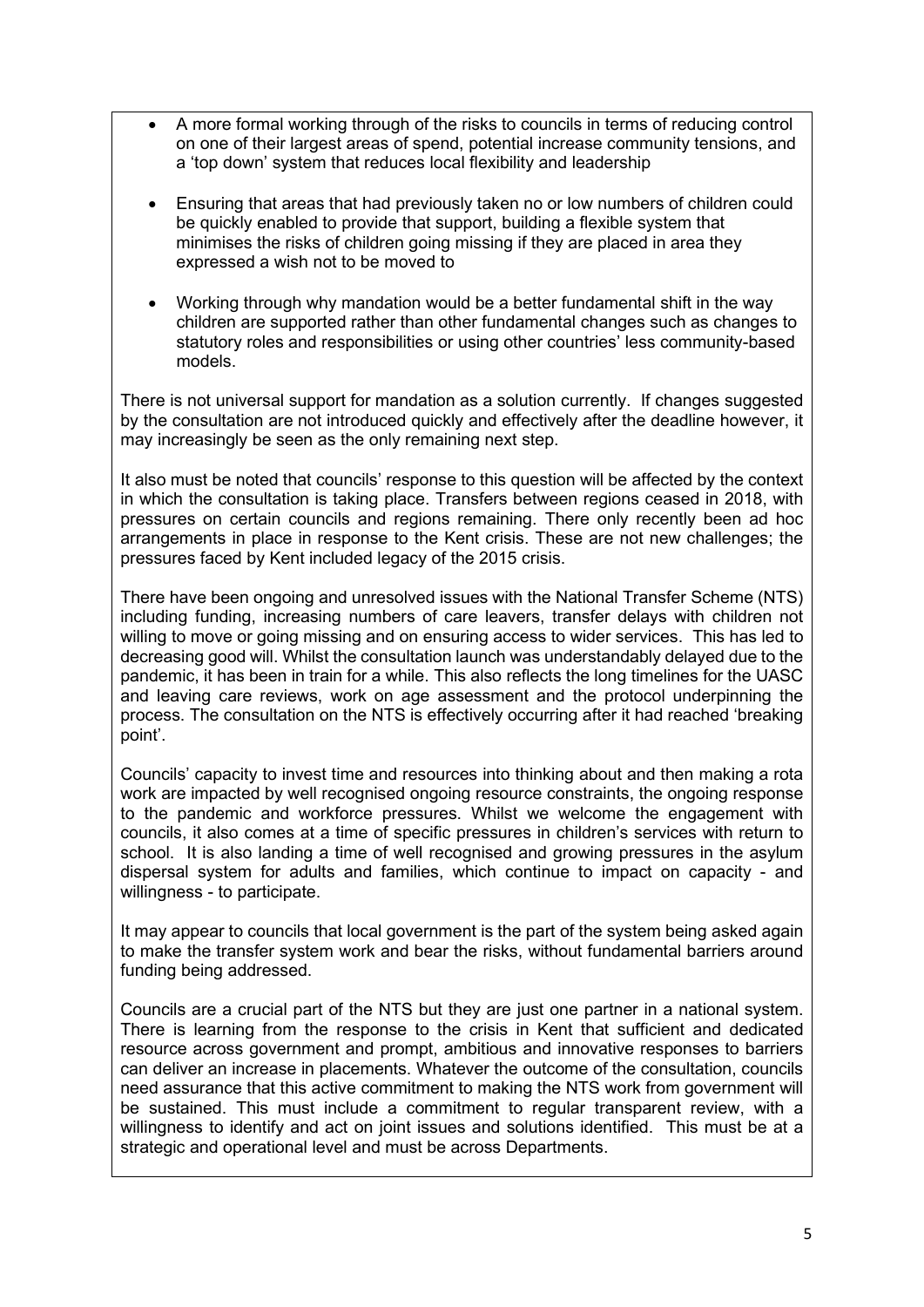**4. The threshold at which a Local Authority can make referrals to the NTS is currently reached when it is supporting UASC at, or above, 0.07% of their general child population. This threshold is also used to determine the rate for additional Home Office funding to Local Authorities for UASC in their care.**

**What are your views on the current threshold? For example, should the 0.07% also include the number of former UASC care leavers within a local authority or be adjusted in some other way?**

Councils need a shared understanding of how the 0.07% threshold was set and whether it remains the right ratio to use.

The majority of arrivals are in the 16/17 age group, so councils are seeing increased demand for support for those leaving care. Weighting for care leavers should be included in the current threshold to recognise this.

We also need a joint and detailed understanding of how the data supporting the consultation was reached for both children and the wider dispersal system. The latter must include support provided under sections 95 and 4.

### **5. Who do you think is best placed to run a voluntary rota based NTS? The Home Office (as now) or someone else? Please give details.**

The joint lead with the Department of Education in designing and delivering a system for children's social care and in any governance and oversight arrangements in welcomed. Ensuring social work expertise in any operational arrangements is imperative

### **6. Do you have any other suggestions on how the NTS could be improved?**

#### **Access to data and information**

We have welcomed the commitment to the development of real time data that reflects challenges across the system. This must be shared more widely in order to ensure a shared understanding of pressures across asylum and resettlement programmes. It also enables councils to ensure there is sufficient capacity for new arrivals and plan effectively in the long-term and assure themselves that there isn't unsustainable pressure on local services being created in specific localities. Ensuring better information on the needs of the child in advance of transfer would also help inform the assessment process and resettlement in the UK.

### **Decision making**

We recognise this is a complex area as exemplified by the many different pieces of legislation, guidance and resources, both in relation to immigration and in support for children, Earlier this year, the government announced its intention to hold a care review led by an independent person. For understandable reasons the review has not yet commenced. It will be important for the review to have in scope specific considerations in relation to UASC in care and former UASC who become care leavers, and the support, services and care they are entitled to.

Quick and accurate decision making is vital. Getting an asylum decision granting leave to remain is problematic and fraught with delay. Some councils report delays of two years before care leavers have their status confirmed.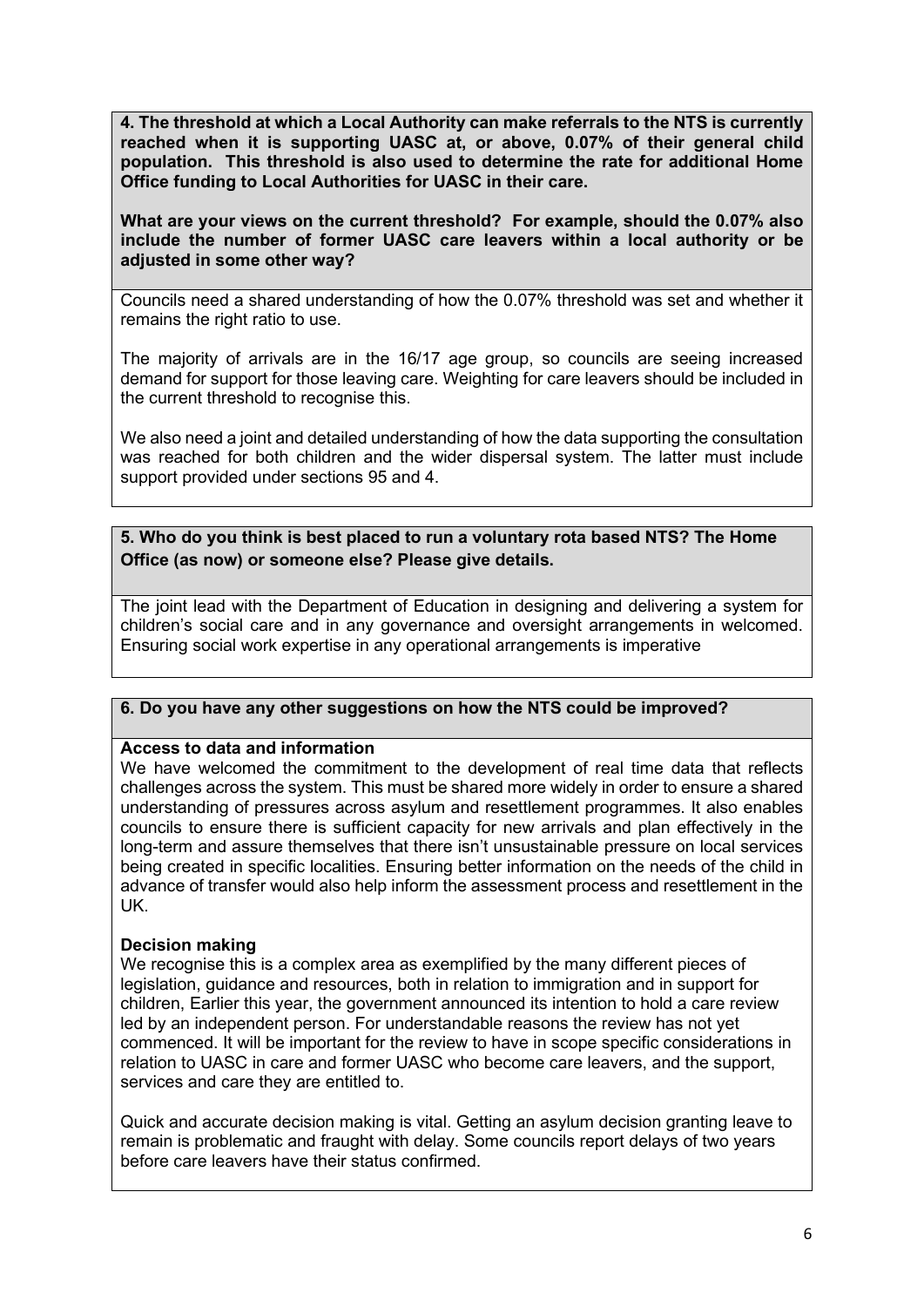The time taken by the Home Office to regularise a young person's right to remain means that the council unnecessarily incurs costs due to delays in the decision-making system. If achieving early decisions quickly was a key principle behind the NTS, this would reduce both costs and also allow for those working with children to able to discuss their future with more certainty, and plan accordingly.

The asylum decision-making process may result in an unaccompanied child approaching the age of 18 without a final asylum decision, with all that means for the impacts on children's wellbeing and the risk of going missing. Children should be given clarity on their status as soon as possible and before the age of 18 when they become care leavers, as it is very important that they know if their future will be in the UK or not.

It would also be helpful to look at capacity within the legal advice sector, given the responsibilities local authorities will have in ensuring children in their care have access to good legal advice. Local authorities report that in many parts of the country the legal advice infrastructure has yet to develop and securing this will be key to making the National Transfer Scheme work. Addressing this will require the Home Office to lead work across government.

Given around half of all asylum [applications](https://www.gov.uk/government/publications/immigration-statistics-year-ending-june-2020/how-many-people-do-we-grant-asylum-or-protection-to) resulted in some form of grant of leave to remain in the UK, there may need to be more support for social workers, foster carers and others working with children with a clearer process for those whose future may not be in the UK.

### **Effective age assessment**

There also needs to be a clear and effective age assessment process and a willingness to share – and underwrite - the risks around legal challenge. Age assessment is complex, time-consuming and can be expensive. Social workers need to be trained to undertake case law compliant age assessments. The costs of age assessment and contested age assessments should be minimised. We would welcome a discussion on possible national, social work-based solutions to this. This could include utilising the social work capacity placed in Kent to assist with age assessment more nationally. We are aware of ongoing Home Office work to look at age assessment and this must be concluded rapidly

### **Support for the process**

Services that provide support for mental and emotional health of children need to be built in areas new to supporting unaccompanied children. Unaccompanied children wishing to dispute the outcome of a decision, appeal or an age assessment need access to expert legal advice and representation as do councils if disputed cases go to Judicial Review.

# **Oversight**

Governance arrangements at a local. Regional and national level that will facilitate transparent arrangements for joint working at a strategic, formal and senior level that can provide oversight over the next stages of the funding review.

### **Sharing the learning**

There is growing learning around what should be put in place to support new arrivals after transfer from both local authorities and the community and voluntary sector which should be collated and disseminated centrally.

Existing regional structures - both for improvement and in asylum - should be funded support the sharing of good practice into scope may assist with issues around the exchange of good practice, possible sharing of costs and any cost efficiencies gained by working at scale.